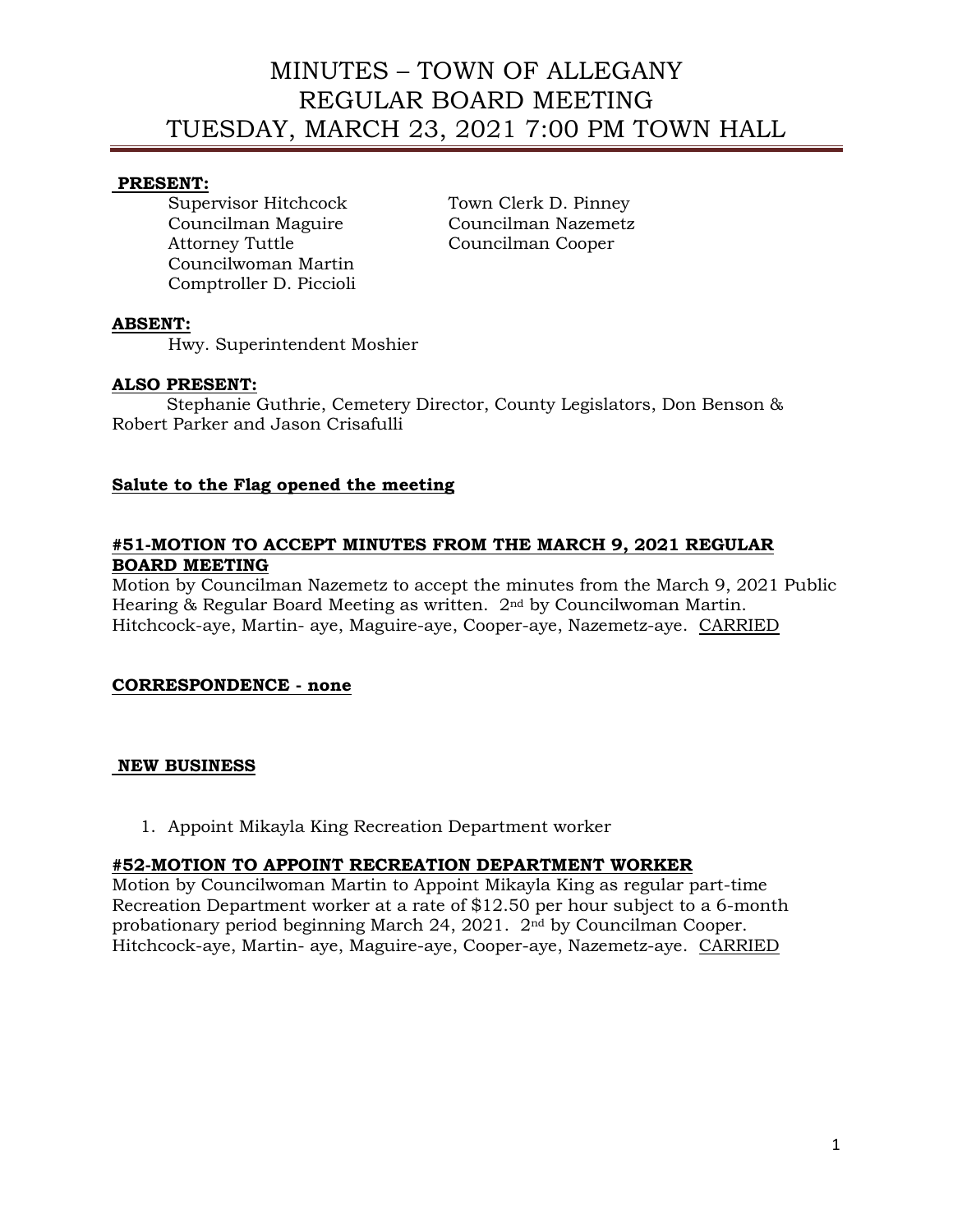# MINUTES – TOWN OF ALLEGANY REGULAR BOARD MEETING TUESDAY, MARCH 23, 2021 7:00 PM TOWN HALL

2. Appoint Kortney Magara Recreation Department worker

## **#53-MOTION TO APPOINT RECREATION DEPARTMENT WORKER**

Motion by Supervisor Hitchcock to Appoint Kortney Magara as regular part-time Recreation Department worker at a rate of \$12.50 per hour subject to a 6-month probationary period beginning March 24, 2021. 2nd by Councilman Maguire. Hitchcock-aye, Martin- aye, Maguire-aye, Cooper-aye, Nazemetz-aye. CARRIED

# **OLD BUSINESS**

- 1. Update/discussion of current solar projects with Supervisor Hitchcock
	- River Valley Solar
	- Countryside properties
	- Allegany Birch Run Solar Project

Board Members have visited the current project sites to see the glare of the panels. There is some concern. Supervisor Hitchcock with the guidance of Jerry Dzuroff, CEO will ask the Planning Board to look at the Towns Solar Law, Local Law #2 0f 2019 to see if the Town needs to address the issue of glaring and require glare studies.

### **OTHER BUSINESS**

- 1. County Legislator Don Benson discussed Federal infrastructure funding opportunities (covid money) that may become available through the County that could possibly help with the much need extension of sewer services to Exit 24. He said that: 1) Water, 2) Sewer & 3) Broadband are priorities with the Federal government. A letter of interest should be written to request these funds right away as we will be competing with thousands of applications throughout the State. The County thinks it would be a good time to get this project going and the Town should lead the project request with support from the County. There is currently a proposal for use at the Exit 24 site. Mr. Benson suggested contacting all parties that may be involved in this project for a discussion. Supervisor Hitchcock will contact Bill Aiello, Councilman Nazemetz & Maguire will reach out to the other parties that would be involved to gauge interest & Alex will write the letter to the County expressing interest.
- 2. County Legislator Robert Parker also spoke with the Board about funds available through the County and urged the Board to write letters of interest requesting funding for qualifying projects such as the boat launch at the end of the Two-mile road.